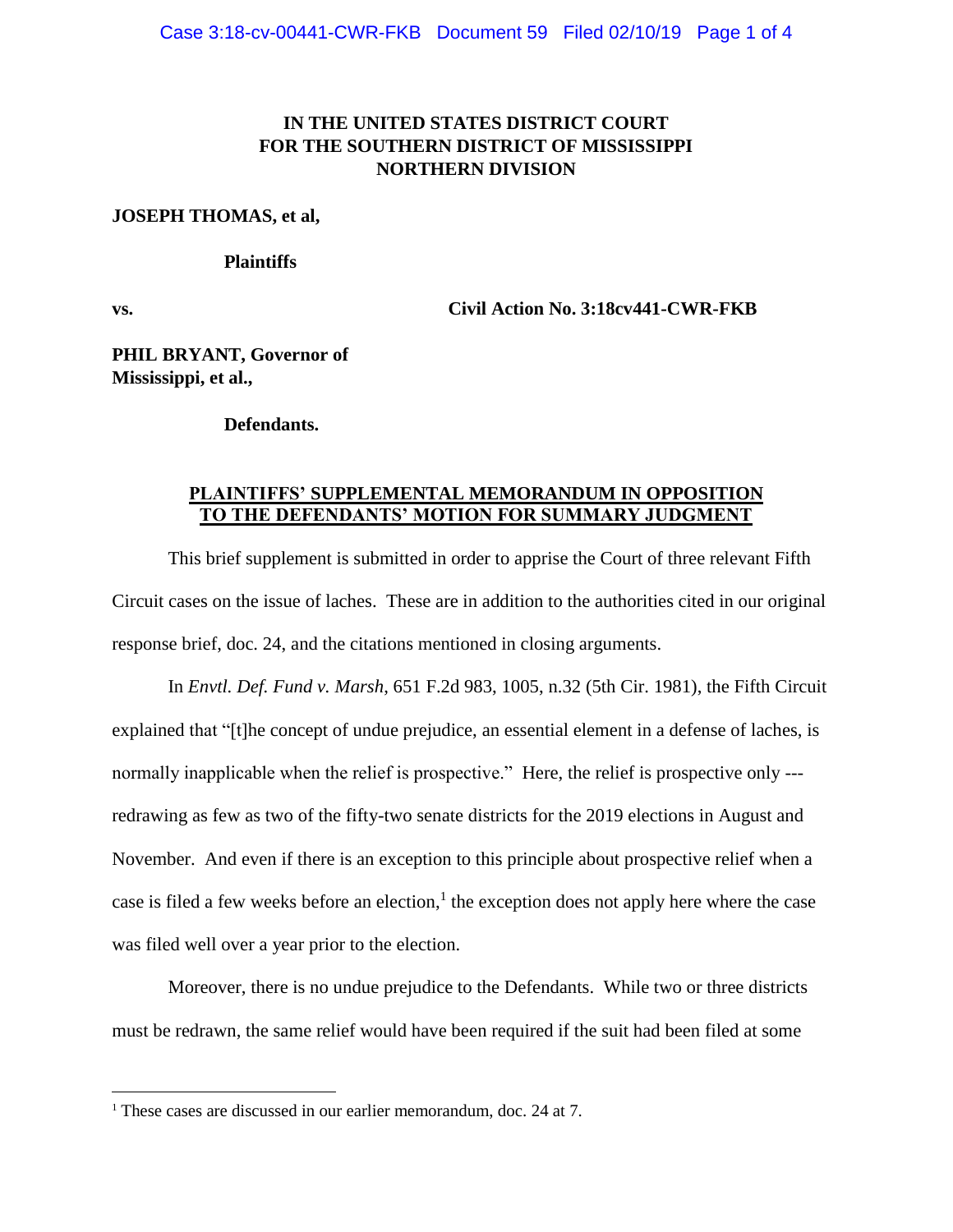### Case 3:18-cv-00441-CWR-FKB Document 59 Filed 02/10/19 Page 2 of 4

earlier time. *See, Baylor Univ. Med. Ctr. v. Heckler*, 758 F.2d 1052, 1058 (5th Cir. 1985) (rejecting laches defense because defendant's alleged "prejudice would arise essentially from a decision on the merits . . . rather than from the [plaintiff's] delay in bringing suit"); *Matter of Bohart*, 743 F.2d 313, 327 (5th Cir. 1984) ("Nor is there prejudicial harm merely because one loses what otherwise he would have kept; there must be a delay which causes a disadvantage in asserting and establishing a claimed right or defense.") At the pretrial oral argument on their motion for summary judgment, the Defendants acknowledged that their claim of delay relates only to the filing of this case on July 9, 2018. They are not claiming the Plaintiffs have caused any delay since that time. To reiterate, the July 9, 2018 filing occurred nearly thirteen months before the August 6, 2019 primary. The declaration of Madalan Lennep that was submitted by the Defendants in support of their summary judgment motion states that counties need to make any changes stemming from a redistricting plan in time for the new information to be downloaded to the SEMS system 55 days in advance of the election. Doc. 19 at 8-9. There is plenty of time for that to happen. No undue prejudice has been established.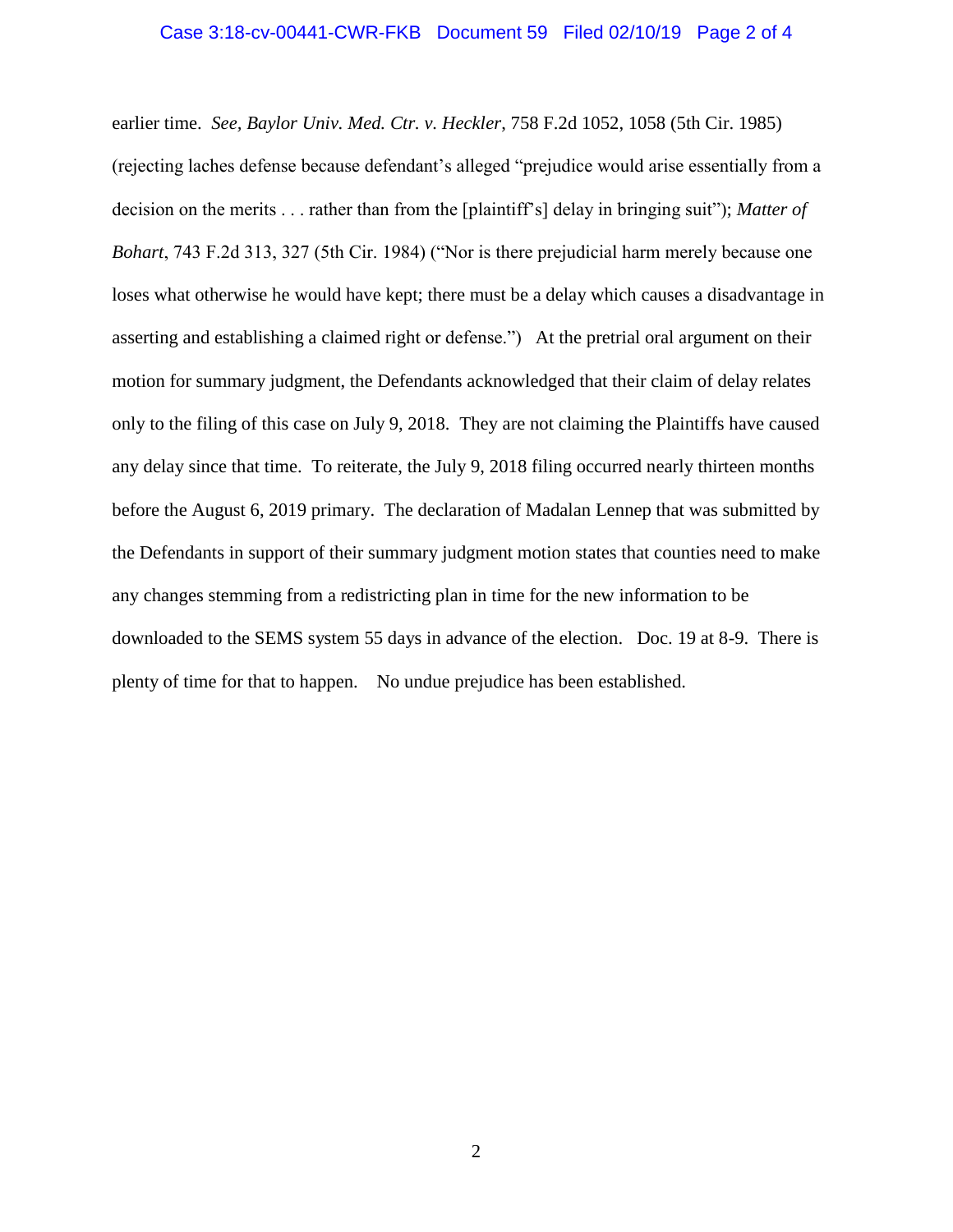BETH L. ORLANSKY, MSB 3938 MISSISSIPPI CENTER FOR JUSTICE P.O. Box 1023 Jackson, MS 39205-1023 (601) 352-2269 [borlansky@mscenterforjustice.org](mailto:borlansky@mscenterforjustice.org)

KRISTEN CLARKE JON GREENBAUM EZRA D. ROSENBERG ARUSHA GORDON POOJA CHAUDHURI LAWYERS'COMMITTEE FOR CIVIL RIGHTS UNDER LAW 1401 New York Ave., NW, Suite 400 Washington, D.C. 20005 (202) 662-8600 [erosenberg@lawyerscommittee.org](mailto:erosenberg@lawyerscommittee.org) [agordon@lawyerscommittee.org](mailto:agordon@lawyerscommittee.org) *Admitted Pro Hac Vice*

February 10, 2019, Respectfully submitted,

*s/ Robert B. McDuff* ROBERT B. MCDUFF, MSB 2532 767 North Congress Street Jackson, MS 39202 (601) 969-0802 [rbm@mcdufflaw.com](mailto:rbm@mcdufflaw.com)

ELLIS TURNAGE, MSB 8131 TURNAGE LAW OFFICE 108 N. Pearman Ave Cleveland, MS 38732 (662) 843-2811 [eturnage@etlawms.com](mailto:eturnage@etlawms.com)

PETER KRAUS CHARLES SIEGEL CAITLYN SILHAN WATERS KRAUS 3141 Hood Street, Suite 700 Dallas, TX 75219 (214) 357-6244 [pkraus@waterskraus.com](mailto:pkraus@waterskraus.com) [csiegel@waterskraus.com](mailto:csiegel@waterskraus.com) [csilhan@waterskraus.com](mailto:csilhan@waterskraus.com) *Admitted Pro Hac Vice*

*Attorneys for Plaintiffs*